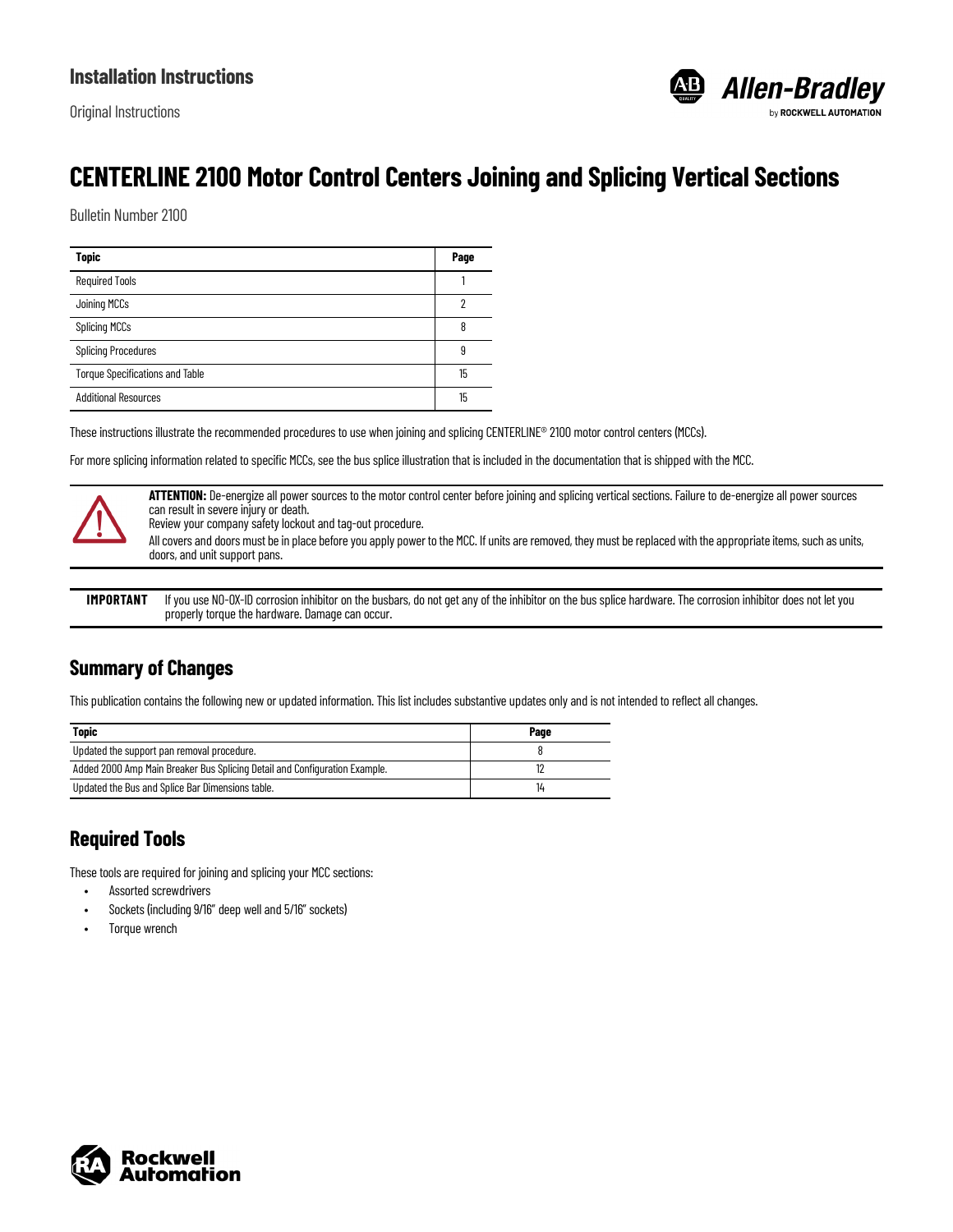# <span id="page-1-0"></span>**Joining MCCs**

To join motor control center vertical sections, follow these procedures.

### **NEMA 1, 1G, and 12**

Physical restrictions at your installation do not allow the following sequence to be followed exactly as stated. The splice kit, if necessary, is located within a horizontal wireway or blank unit space. On six space factor frame-mounted units, the splice kit is within the unit. A fluorescent pink, removable label (on the outside of the compartment) designates the location.

- 1. Locate splice kits and set aside for later use.
- 2. Remove top and bottom horizontal wireway covers as shown in [Figure 2](#page-3-0) and [Figure 3](#page-4-0).
- 3. Remove the wood shim used in transportation from the side of the MCC.
- 4. Remove top, bottom, and center end closing plates, if present, to expose joining holes (referred to as A and B in [Figure 2](#page-3-0) and [Figure 3\)](#page-4-0) of the MCC. Joining holes that are not covered by end closing plates can contain 1/4-20 hex head thread-forming screws on the left side and removable plastic plugs on the right side. These screws and plugs are accessible both from within the vertical wireway and from the outside surface of the vertical side plate. The screws and plugs must be removed from the side plates to be joined. See [Figure 2](#page-3-0) and [Figure 3](#page-4-0).
- 5. Remove the vertical wireway cover and horizontal bus splice access cover from the sections to be joined. See [Figure 1](#page-2-0) and [Figure 7](#page-8-1) for location.
- 6. Pull all 'bottom entry' cables, if any are present, through the conduits to a point where they are accessible when the MCC is positioned.

**IMPORTANT** For NEMA 12 MCCs, see NEMA 12 Sealing Instructions, publication [2100-IN037](https://literature.rockwellautomation.com/idc/groups/literature/documents/in/2100-in037_-en-p.pdf). This publication is shipped with the splice kit.

7. Slide sections together, make sure that cabinets are level, and that the holes in side sheets line-up with adjacent holes. See [Figure 2](#page-3-0) for location.

**IMPORTANT** Make sure that cabinets are level and pushed together, tightly. Do not use hardware to draw cabinets together.

- 8. Join the two MCCs by using the hardware furnished with the splice kit.
	- Pass the 1/4-20 hex head thread-forming screw from inside the left MCC through joining holes (A in [Figure 2](#page-3-0) and [Figure 3](#page-4-0)) and engage the screws with the holes that are located in the right center. See [Torque Requirements on page 15.](#page-14-2)
	- Pass the 1/4-20 x 5/8 hex screw from inside the left center through joining hole (B in [Figure 2](#page-3-0) and [Figure 3\)](#page-4-0) and secure with the 1/4-20 steel nut. See Torque [Requirements on page 15](#page-14-2).
- 9. Secure the MCC to the floor as required by local code.
- 10. Inspect the interior for dust and dirt.
	- We recommend that you use a vacuum cleaner to clean the interior of the MCC.

**IMPORTANT** Do not clean by using compressed air. It contains moisture and can blow debris into the control equipment.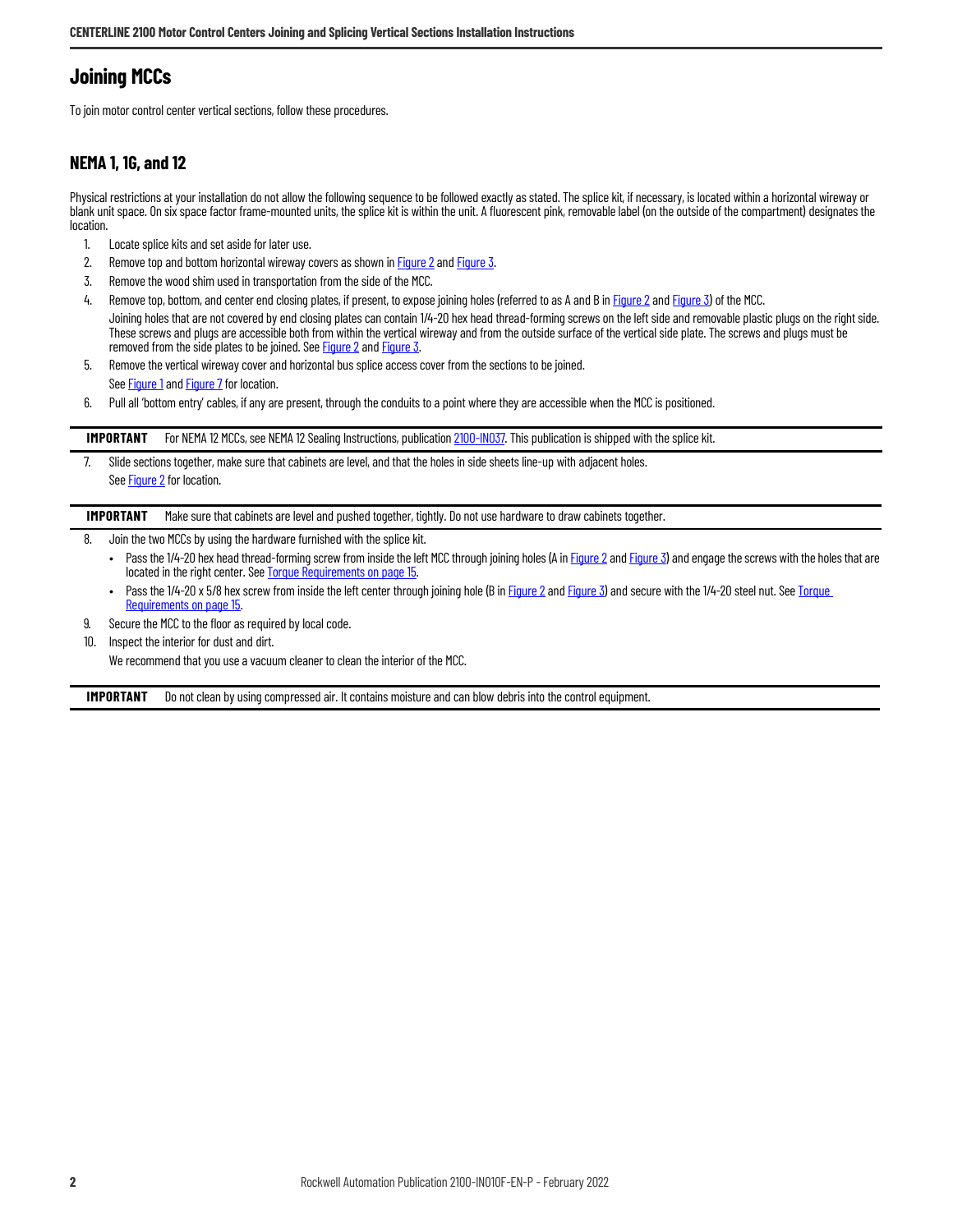<span id="page-2-0"></span>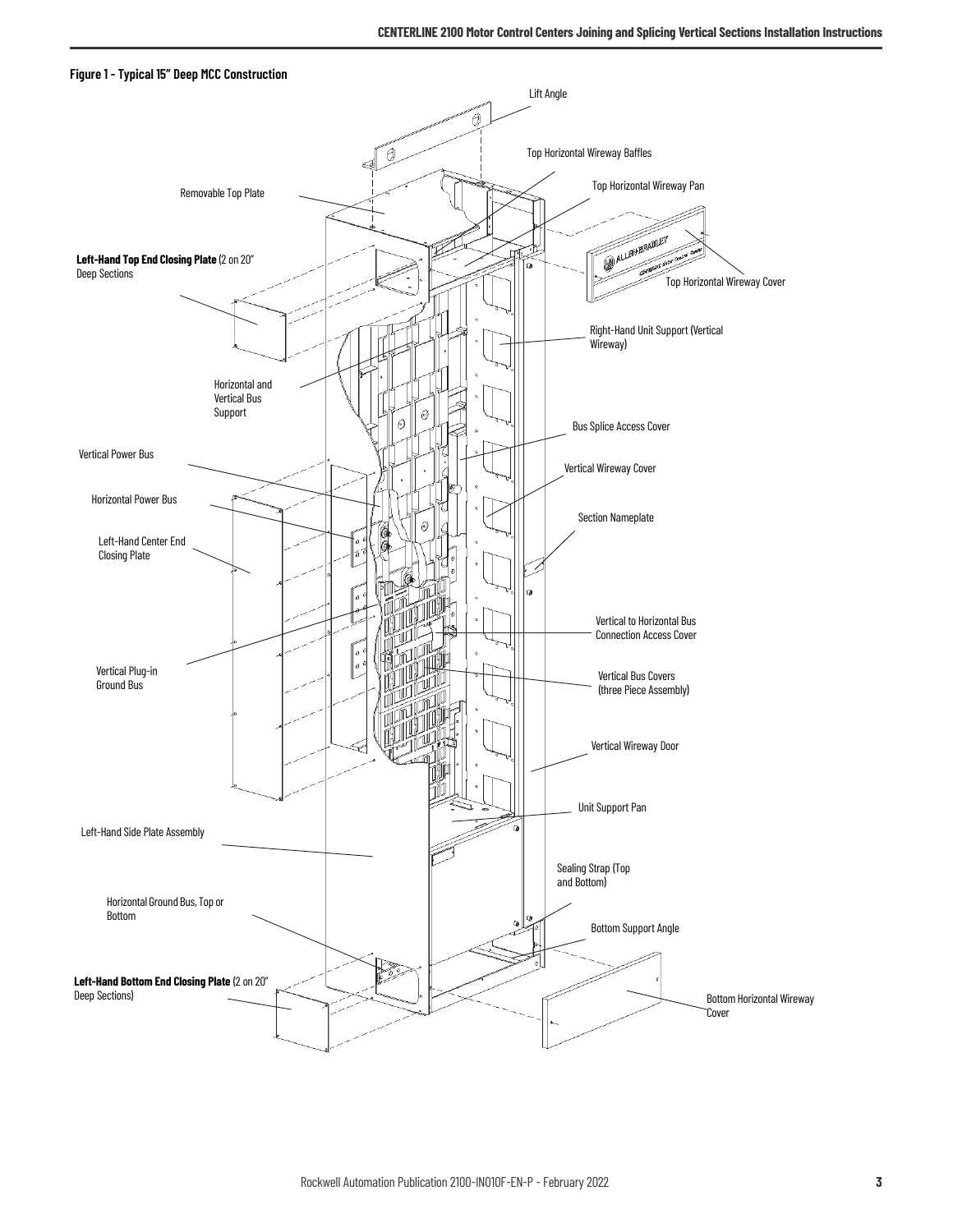#### <span id="page-3-0"></span>**Figure 2 - Example of 15" Deep MCC**



(1) Ground bus is required. The ground bus can be in the bottom, top, or bottom and top.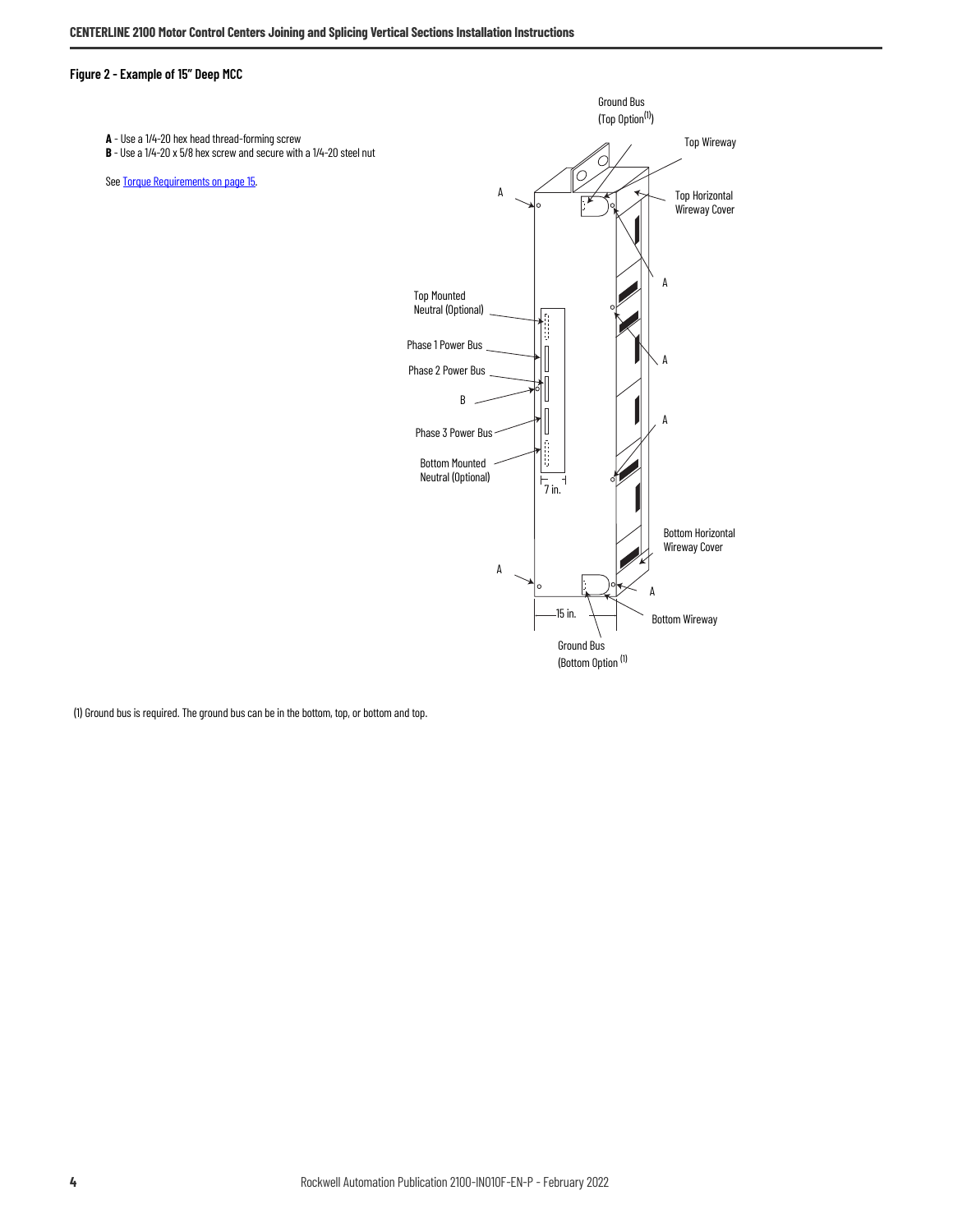#### <span id="page-4-0"></span>**Figure 3 - Example of 20" Deep MCCs**



**A** - Use a 1/4-20 hex head thread-forming screw

**B** - Use a 1/4-20 x 5/8 hex screw and secure with a 1/4-20 steel nut

See **[Torque Requirements on page 15.](#page-14-2)** 

(1) Ground bus is required. The ground bus can be in the bottom, top, or bottom and top.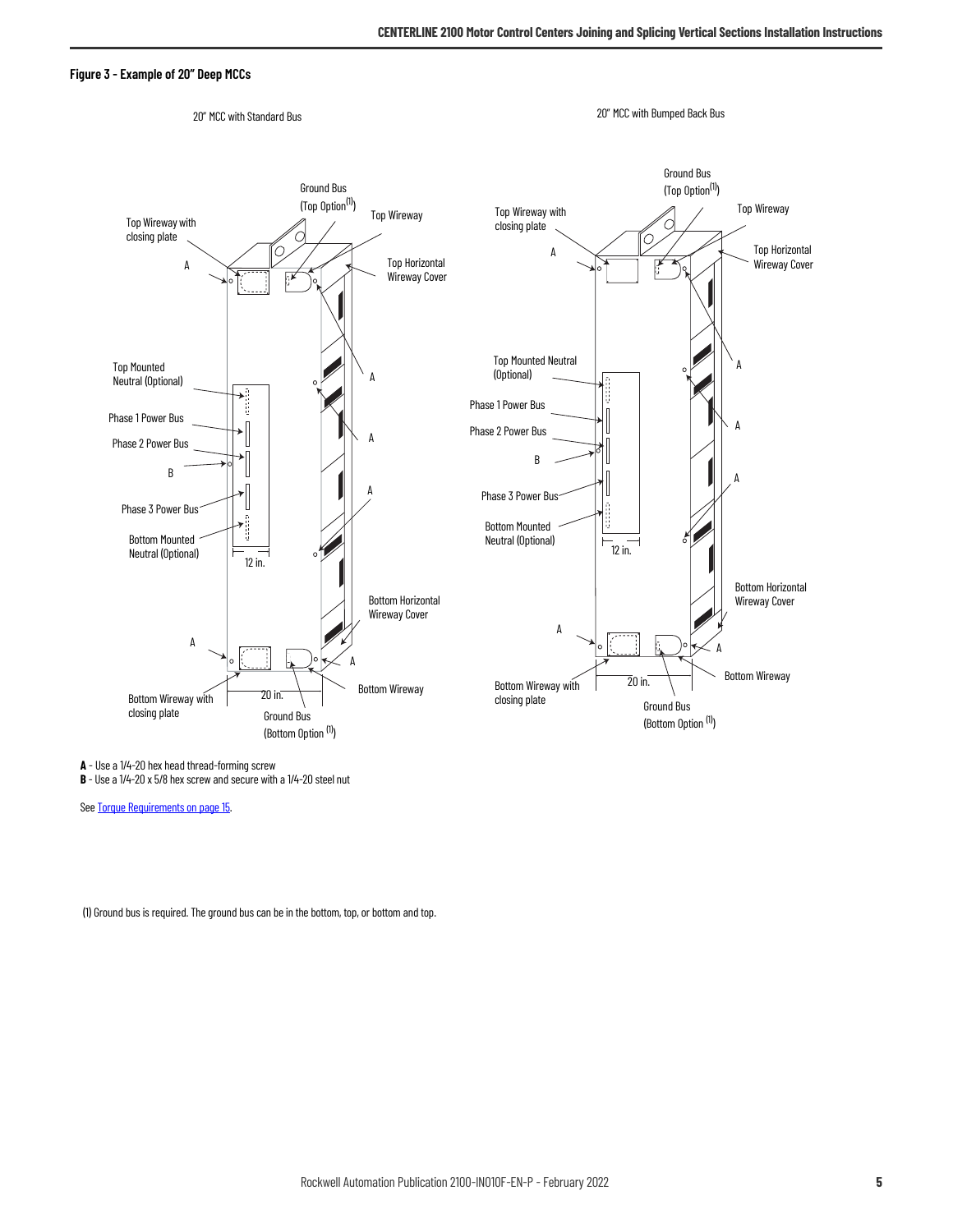### **NEMA 3R and 4**

1. Remove 3R/4 side sheet from end of section, being spliced, if present (3R End Closing Plate), see [Figure 5](#page-6-0) for details.

<span id="page-5-0"></span>**Figure 4 - NEMA 3R/4 without Side Sheet.** 



- 2. Mount cabinet spacer (supplied with Splice Kit) to right-hand shipping block, by using 1/4 20 X 3/4" thread-forming screws.
- 3. Insert the thread-forming screws through large hole in cabinet spacer and bolt to cabinet. See [Figure 4](#page-5-0) and [Figure 5](#page-6-0) for location and [Torque Requirements on page 15](#page-14-2).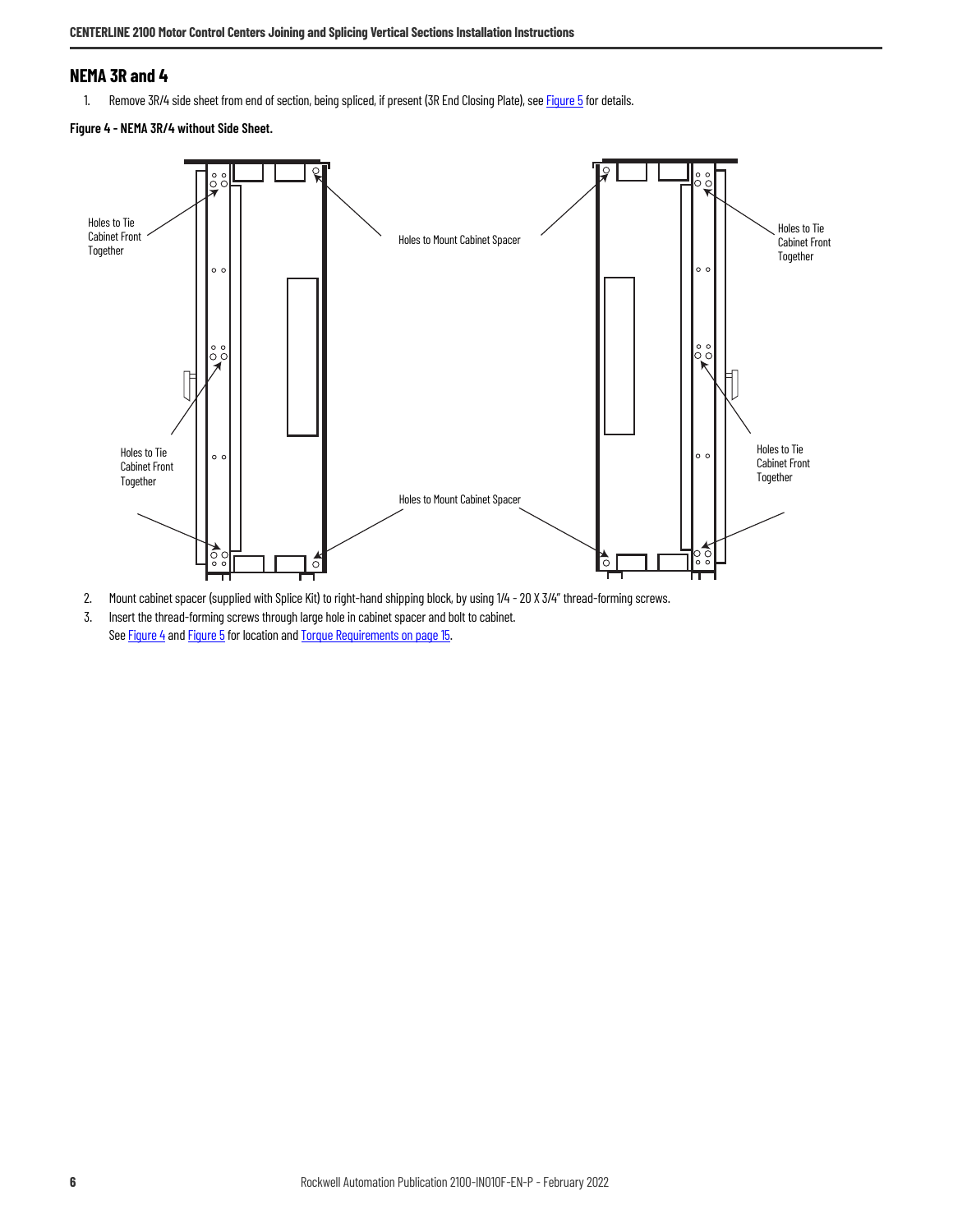<span id="page-6-0"></span>

- 4. Remove drip hood angle from shipping block being spliced, see **[Figure 5](#page-6-0).**
- 5. Install gasket (supplied with splice kit) on back plate and top plate (if not present on cabinet), see [Figure 5.](#page-6-0)
- 6. Slide sections together, make sure that cabinets are level, and cabinet spacers and holes in front flange lines-up with adjacent holes, see [Figure 5.](#page-6-0)
- 7. Install 1/4-20 X 3/4" thread-forming screws through left-hand shipping block side-plate into cabinet spacer.

These holes are accessed through the top and bottom horizontal wireways. See [Torque Requirements on page 15.](#page-14-2)

**IMPORTANT** Make sure that cabinets are level and pushed tight together. Do not use hardware to draw sections together.

- 8. To secure sections together, install six 1/4-20 X 3/4" thread-forming screws in the front flange. Screws must be installed from the left shipping block through into the right block. This area can be accessed by opening the NEMA 3R/4 doors. See [Figure 4](#page-5-0) for details. See [Torque Requirements on page 15.](#page-14-2)
- 9. Replace the drip hood angle removed in Step 3.
- 10. Make sure that hardware is inserted through the drip angle and clearance hole in top plate before threading into adjacent top plate. See [Torque Requirements on page 15](#page-14-2).
- 11. Install Wireway extensions.
	- a. From top and bottom wireway in right-hand shipping block, insert extension through wireway opening and hook lip on wireway opening of left-hand section.
	- b. To secure extension to the wireway opening in the right-hand section, install 1/4-20 X 1/2" thread-forming screw in wireway extension. This extension does not bolt into the cabinet, but is clamped onto the wireway opening. See [Figure 5](#page-6-0) for details.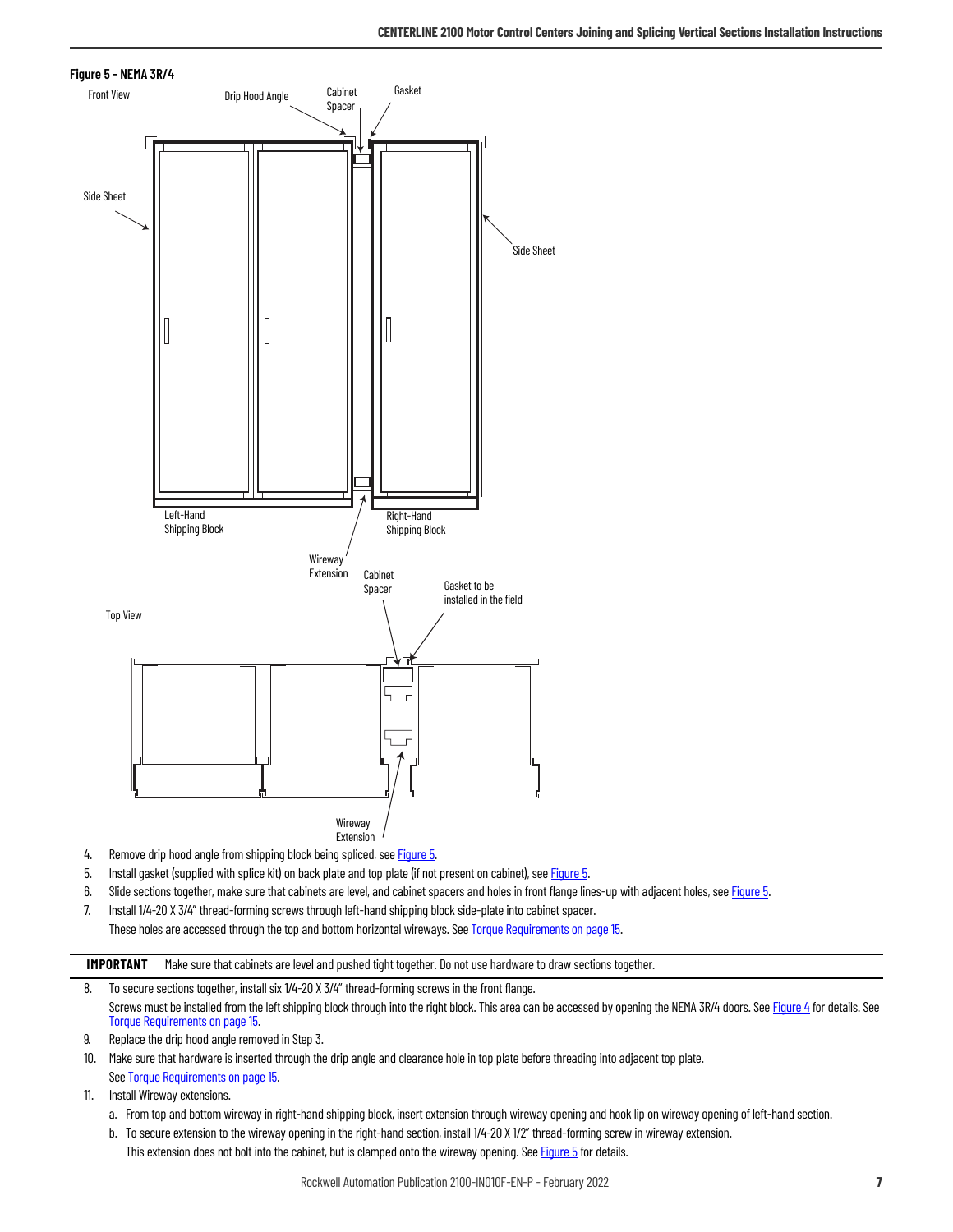### <span id="page-7-0"></span>**Splicing MCCs**

A main horizontal-bus splice kit must be added between the horizontal bus work of the MCCs. In addition, the neutral bus splice kit, if necessary, and the ground bus splice kit must be installed to complete the splicing operation. See [Splicing Procedures on page 9](#page-8-0) for instructions.

To gain access to the horizontal bus, remove the plug-in units in front of the horizontal bus in the first vertical section of the right center.

### **Plug-in Unit Removal**

To complete plug-in unit removal, see Installing Units with Horizontal Operating Handles, publication, [2100-IN060,](https://literature.rockwellautomation.com/idc/groups/literature/documents/in/2100-in060_-en-p.pdf) and Installing Units with Vertical Operating Handles, publication [2100-IN014](https://literature.rockwellautomation.com/idc/groups/literature/documents/in/2100-in014_-en-p.pdf).

The following is an overview of the removal process for a plug-in unit:

1. Open unit door by turning door latch a quarter turn.

Door removal is not necessary when removing a unit; however, if door removal is desired, follow these steps. [step b](#page-7-2) can be required even if the door is not removed.

- <span id="page-7-2"></span>2. Remove the unit door.
	- a. Open the door fully.
	- b. If present, remove control station housing by loosening the two captive screws that are at the top and bottom of the control station housing on the front of the unit door.
	- c. To remove the hinge pins, use a screwdriver to slide up the pins.
	- d. Swing door to near closed position and lift off the door.
- 3. Loosen the screw type latches at the front of the unit.
- Most units have one at the top and one at the bottom, but units two space factors and larger have two at the top.
- 4. Detach necessary wiring from unit.
- 5. Place wire/terminal block in line with wiring clearance tunnel at lower right of unit.
- 6. Pull unit forward to unplug from bus, by using the upper right latch assembly and the lower left tab handle.
- <span id="page-7-1"></span>7. Remove the unit support pan, see **[Figure 6.](#page-7-3)** 
	- a. If a plastic retaining clip is present, use a screwdriver to pry the plastic retaining clip from the right side of the support pan. If a screw is present, use a socket wrench to remove the screw from the right side and bottom-left corner of the support pan. The clip or screw is visible in the vertical wireway.
	- b. Lift the right side of pan approximately 4 inches.
	- c. Pull right side of pan forward to release from left rear slot.
	- d. Push back on left side of pan until it is free.

#### <span id="page-7-3"></span>**Figure 6 - Removal of Support Pan**

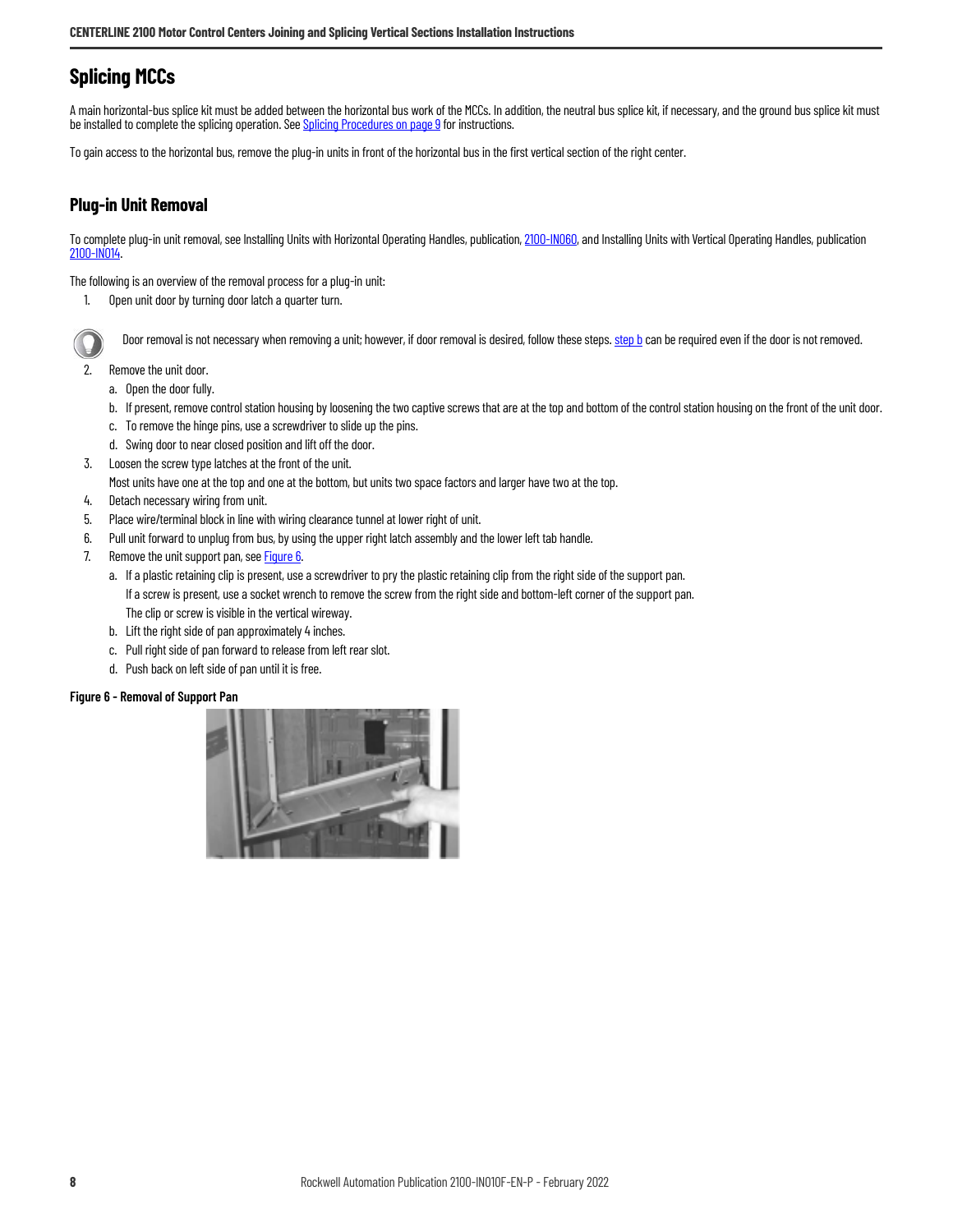### <span id="page-8-0"></span>**Splicing Procedures**

To splice vertical sections together, follow these steps.

1. Remove the horizontal bus splice access cover to expose the horizontal bus splicing, see **Figure 7.** 

#### <span id="page-8-1"></span>**Figure 7 - Bus Splice Access Cover**





- 2. Assemble splice bars to the bus work of the vertical sections as shown in **Figure 8... Figure 16.**
- 3. If additional access to the splice is desired, loosen the fastening screws and remove the bus access plate that is in the vertical wireway of the center (to the left of the splice).

The horizontal bus now is exposed to the left and right of the splice for added convenience. The splicing kit contains either two or four sets of hardware per splice bar, depending on the current rating of the horizontal bus.

- 4. See [Bus and Splice Bar Dimensions \(Series P and earlier\) on page 14](#page-13-0) for bus dimensions and mounting holes.
- 5. Tighten to the torque specifications listed in the **Torque Requirements on page 15.**

#### **IMPORTANT** Do not grease or lubricate the mounting hardware.

#### 6. Optional, install the insulating components.

- See CENTERLINE 2100 Motor Control Centers Insulated Bus Splice Installation Instructions, publicatio[n 2100-IN096](https://literature.rockwellautomation.com/idc/groups/literature/documents/in/2100-in096_-en-p.pdf) for information regarding installation of the insulating components.
- 7. Replace covers and plates and check all bolts and nuts for tightness.
- 8. Replace units in their respective stations.



**ATTENTION:** All covers and doors must be in place before you apply power to the MCC. If units are removed, they must be replaced with the appropriate items, such as units, doors, and unit support pans.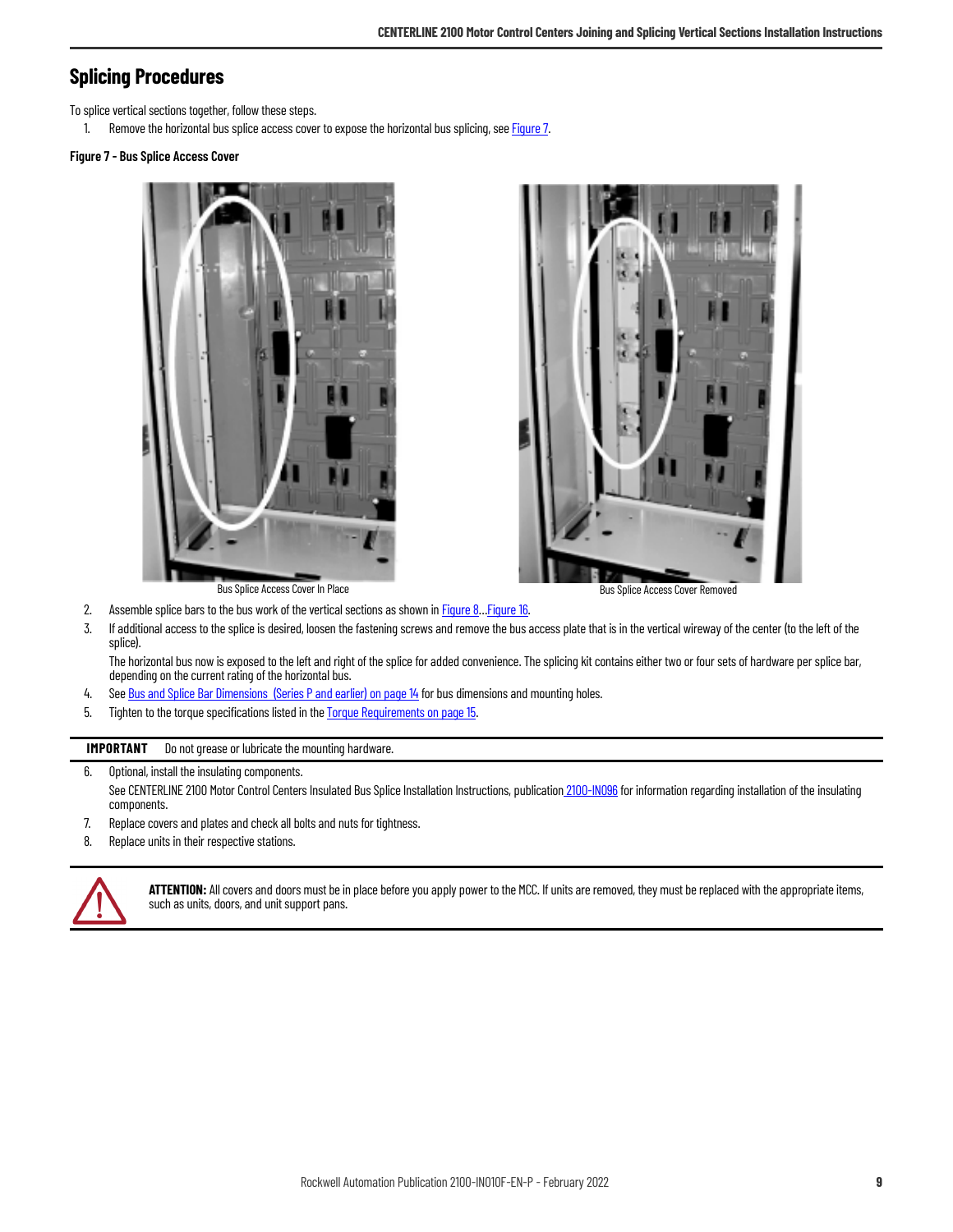<span id="page-9-0"></span>



Splice Kit Configuration Example (Top View - two sections)





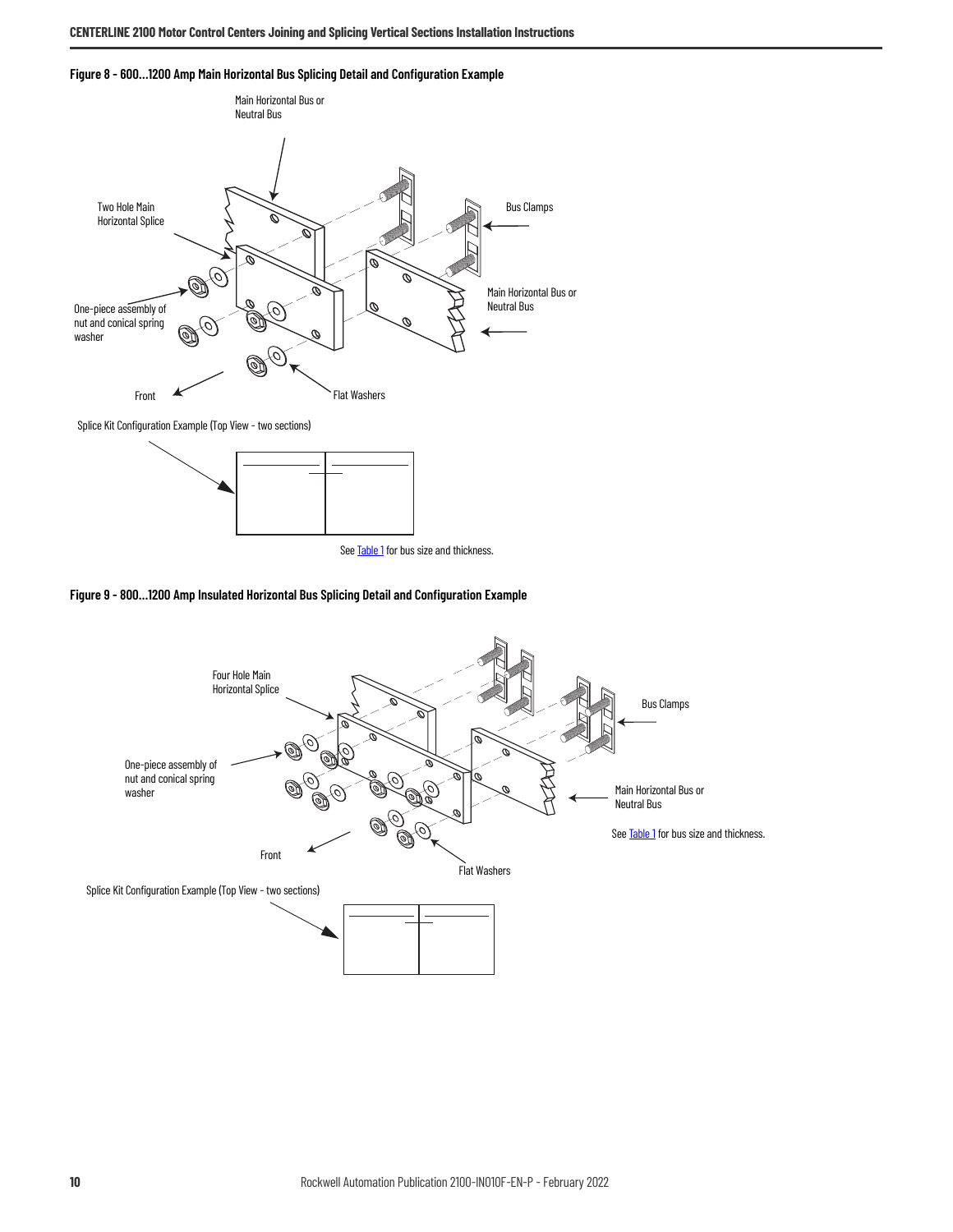



For 1600 A Insulated bus solutions in 15" deep sections, angle and pivot the longer bus clamps into position for easier installation.

#### **Figure 11 - 2000 Amp Main Breaker and 1600 Amp Horizontal Bus Splicing Detail and Configuration Example**

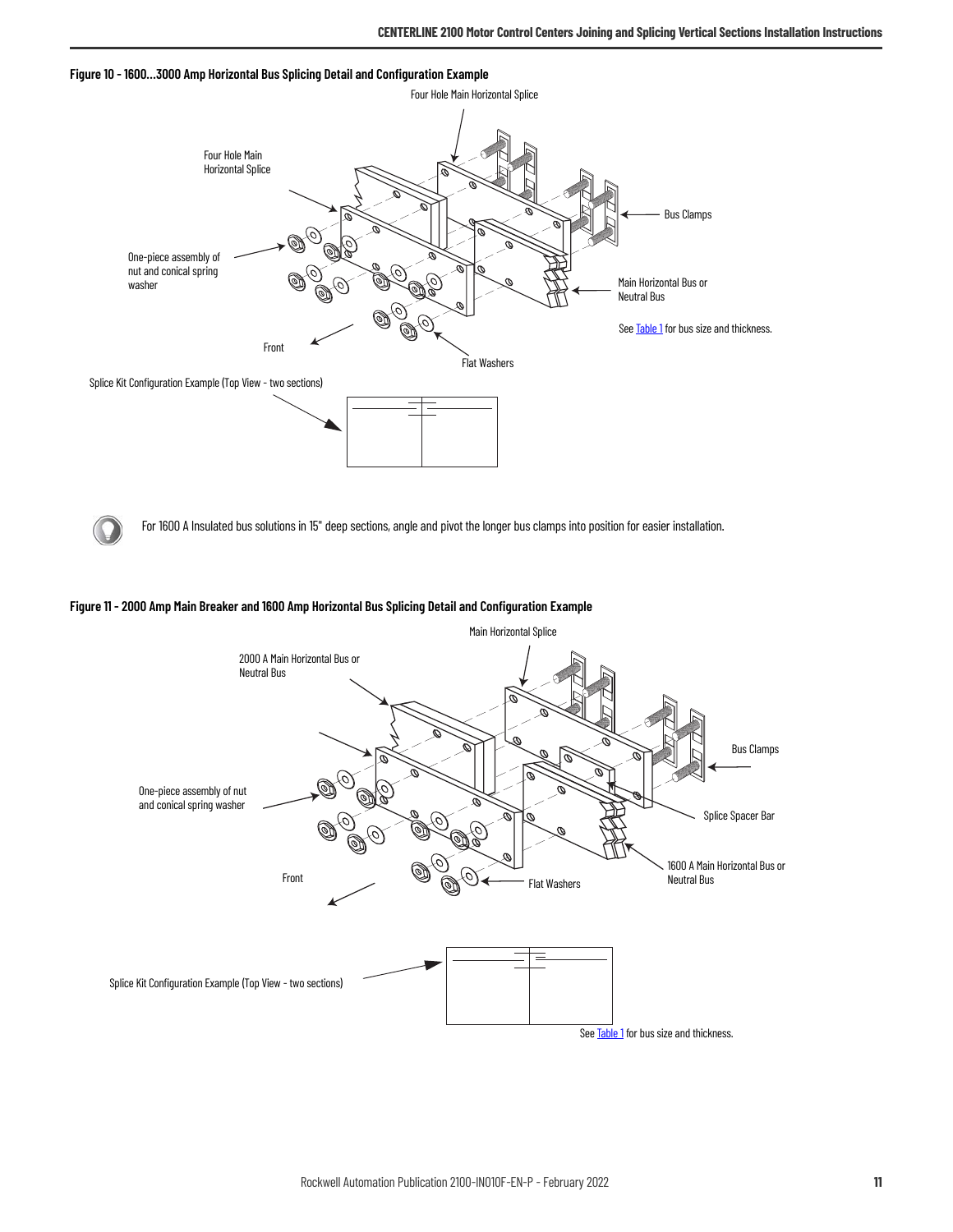<span id="page-11-0"></span>**Figure 12 - 2000 Amp Bus Splicing Detail and Configuration Example**



If splicing to 2 x 0.375 in. horizontal busbars, you can discard the 0.125 in. spacer.

The 0.125 in. spacer is only used when splicing to a section where one busbar is 0.250 in. thick.

**Figure 13 - Offset 'Z' 600…1200 Amp Bus Splicing Detail and Configuration Example** 

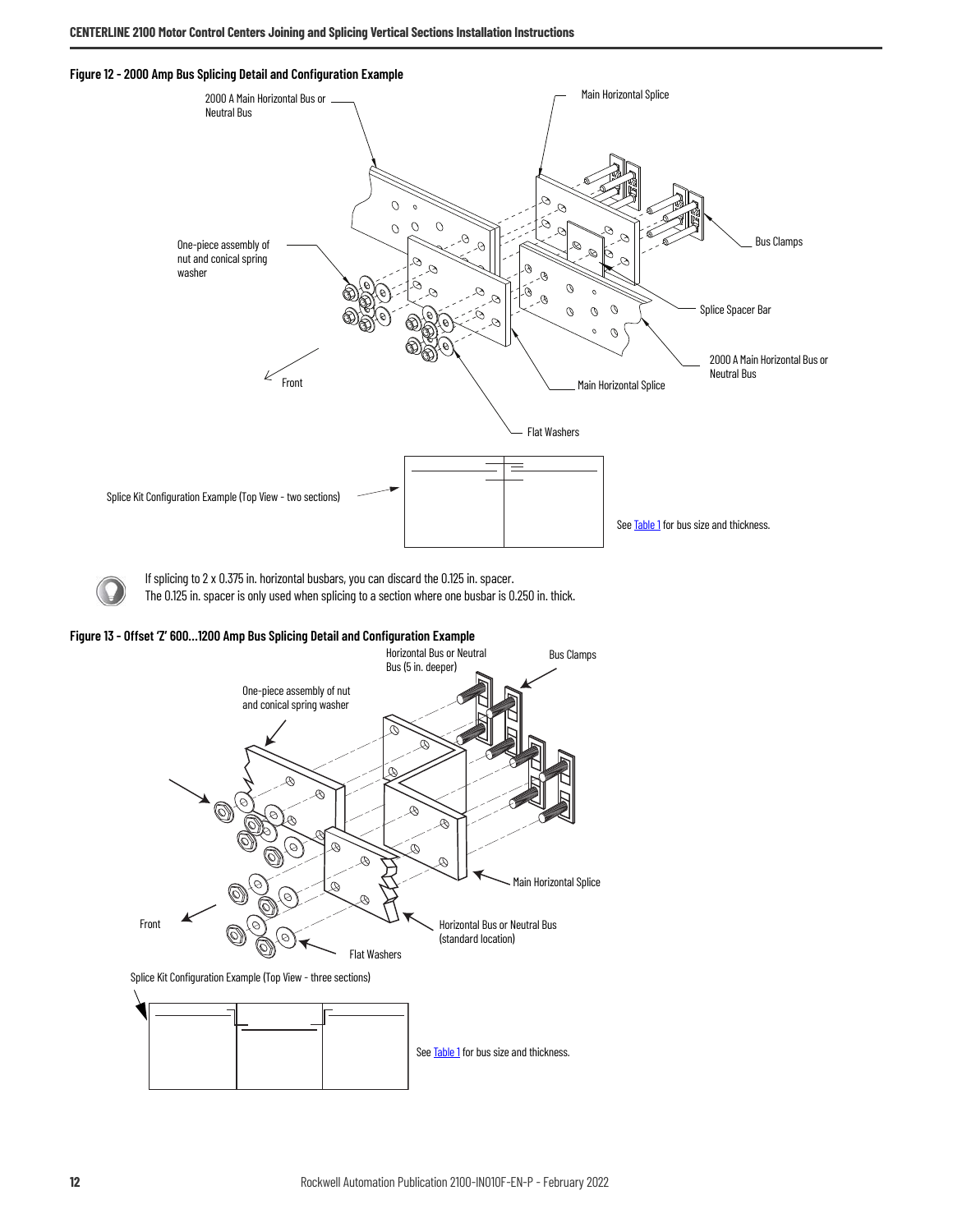

**Figure 14 - Offset 'Z' 800…1600 Amp Insulated Bus Splicing Detail and Configuration Example** 



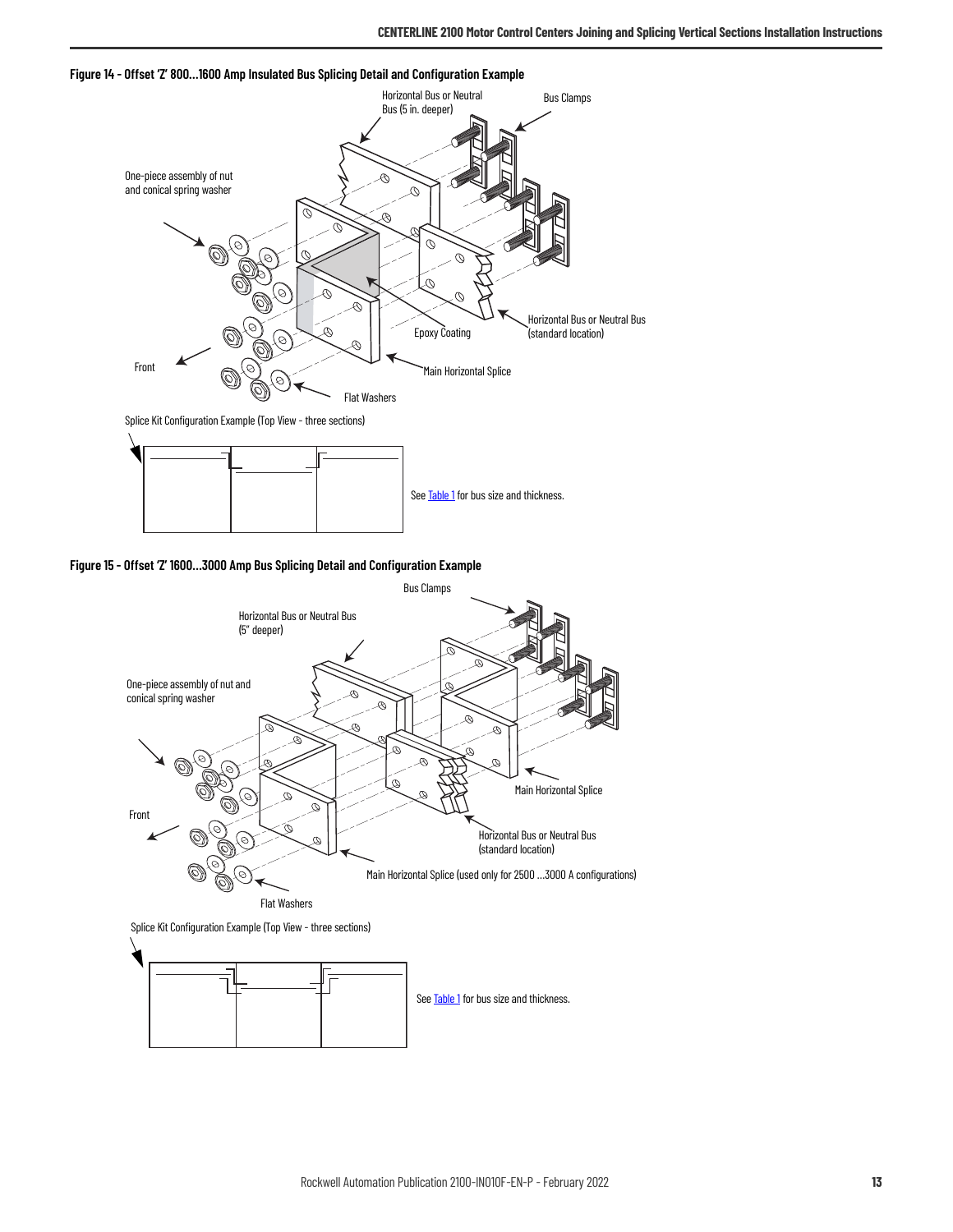<span id="page-13-1"></span>



<span id="page-13-0"></span>**Table 1 - Bus and Splice Bar Dimensions (Series P and earlier)**

| Standard NEMA 1, 1G, 12, and 3R/4 Splice Bar Information |          |                |                |            |                                 |                        |                         |   |
|----------------------------------------------------------|----------|----------------|----------------|------------|---------------------------------|------------------------|-------------------------|---|
| Amp                                                      | Material | Quantity       | Thickness, in. | Width, in. | <b>Splice Mounting</b><br>Holes | <b>Straight Splice</b> | Z-splice <sup>(1)</sup> |   |
| 600                                                      | Copper   |                | 0.125          | 3          | $\overline{2}$                  | X                      |                         |   |
|                                                          | Aluminum |                | 0.125          | 4          |                                 | X                      |                         |   |
| 800                                                      | Copper   |                | 0.125          |            | $\overline{2}$                  | X                      | χ                       |   |
|                                                          | Aluminum |                | 0.1875         | 4          |                                 |                        |                         | X |
| 800 Insulated                                            | Copper   |                | 0.250          | 4          | 4                               | X                      | χ                       |   |
| 1200                                                     | Copper   |                | 0.250          | 4          | $\overline{2}$                  | X                      | χ                       |   |
| 1200 Insulated                                           | Copper   |                | 0.250          | 4          | 4                               | X                      | χ                       |   |
| 1600                                                     | Copper   | $\overline{2}$ | 0.250          | 4          | 4                               | X                      |                         |   |
|                                                          | Copper   |                | 0.500          | 4          | 4                               |                        | χ                       |   |
| 1600 Insulated                                           | Copper   | $\overline{2}$ | 0.500          | 4          | 4                               | χ                      |                         |   |
|                                                          | Copper   |                | 0.500          | 4          | 4                               |                        | χ                       |   |
| 2000                                                     | Copper   | $\overline{2}$ | 0.375          | 4          | 4                               | X                      | χ                       |   |
| 2500/3000/3200                                           | Copper   | $\overline{2}$ | 0.375          | 4          | 4                               |                        | χ                       |   |

(1) Used to splice standard depth bus to bus 5 in. deeper.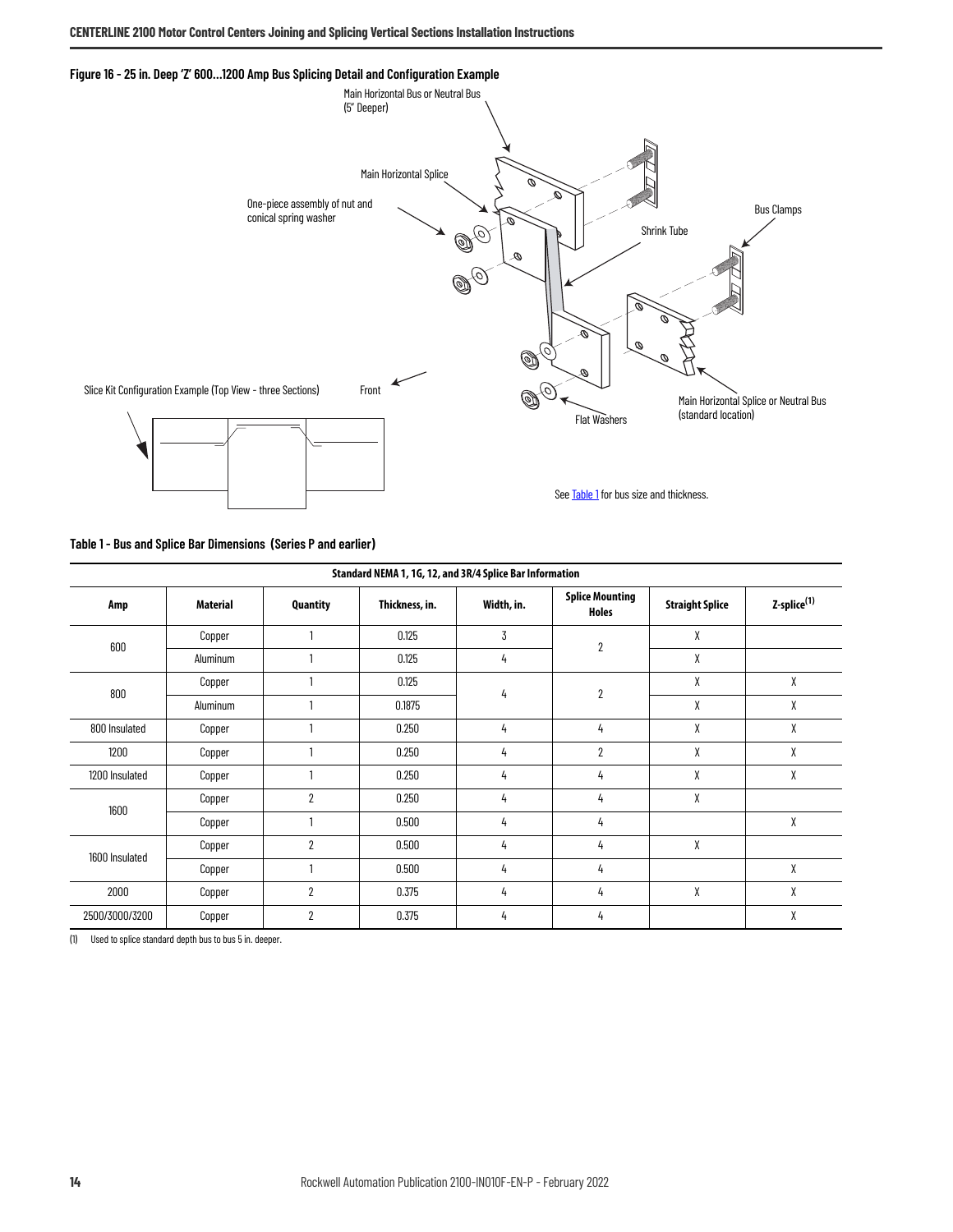### <span id="page-14-0"></span>**Torque Specifications and Table**

#### **Table 2 - Conversions**

| Decimal, in. | Fraction, in. | Millimeter, mm | Decimal, in. | Fraction, in. | Millimeter, mm |
|--------------|---------------|----------------|--------------|---------------|----------------|
| 0.125        | 1/8           | 3.175          | 0.375        | 3/8           | 9.525          |
| 0.250        | 1/4           | 6.350          | 0.625        | 5/8           | 15.875         |
| 0.500        | 1/2           | 12.700         |              |               | 76.200         |
| 0.1875       | 3/16          | 4.763          |              |               | 101.600        |

Tighten all bus connections with a torque wrench and socket according to intervals established by your maintenance policy. Do not grease or lubricate the hardware.

#### <span id="page-14-2"></span>**Table 3 - Torque Requirements**

| <b>Description</b>                                    | <b>Torque</b>                                   |
|-------------------------------------------------------|-------------------------------------------------|
| Lug attachment bolts 1/2-13 Hardware                  | 45 lb•ft ± 5 lb•ft (61 N•m ± 6 N•m)             |
| Horizontal to vertical bus connection 3/8-16 Hardware | 28 lb•ft $\pm$ 4 lb•ft (38 N•m $\pm$ 5 N•m)     |
| Horizontal splice connection 3/8-16 Hardware          | 28 lb•ft $\pm$ 4 lb•ft (38 N•m $\pm$ 5 N•m)     |
| Connecting Hardware 1/4-20 Hardware                   | 55 lb•in. $\pm$ 5 lb•in (6.2 N•m $\pm$ 0.6 N•m) |
| 10-32 Hardware                                        | 32 lb•in $\pm$ 3 lb•in (3.6 N•m $\pm$ 0.4 N•m)  |

### <span id="page-14-1"></span>**Additional Resources**

These documents contain additional information concerning related products from Rockwell Automation.

| <b>Resource</b>                                                                                                                          | <b>Description</b>                                                                  |
|------------------------------------------------------------------------------------------------------------------------------------------|-------------------------------------------------------------------------------------|
| CENTERLINE 2100 Low Voltage Motor Control Centers Instruction Manual, publication, 2100-IN012.                                           | Provides general instructions for MCC Units.                                        |
| CENTERLINE 2100 Motor Control Centers (MCC) Units with Vertical Operating Handles Installation<br>Instructions, publication 2100-IN014.  | Provides information on installing vertical handle units.                           |
| CENTERLINE 2100 Motor Control Center (MCC) Units with Horizontal Operating Handles Installation<br>Instructions, publication 2100-IN060. | Provides information to install units with horizontal operating handles.            |
| Busbar Insulation Components Installation Instructions, publication 2100-IN096.                                                          | Provides instructions to install the insulation components.                         |
| Industrial Automation Wiring and Grounding Guidelines, publication 1770-4.1.                                                             | Provides general guidelines for installing a Rockwell Automation industrial system. |
| Product Certifications website, rok.auto/certifications.                                                                                 | Provides declarations of conformity, certificates, and other certification details. |

You can view or download publications at [rok.auto/literature](https://rok.auto/literature).